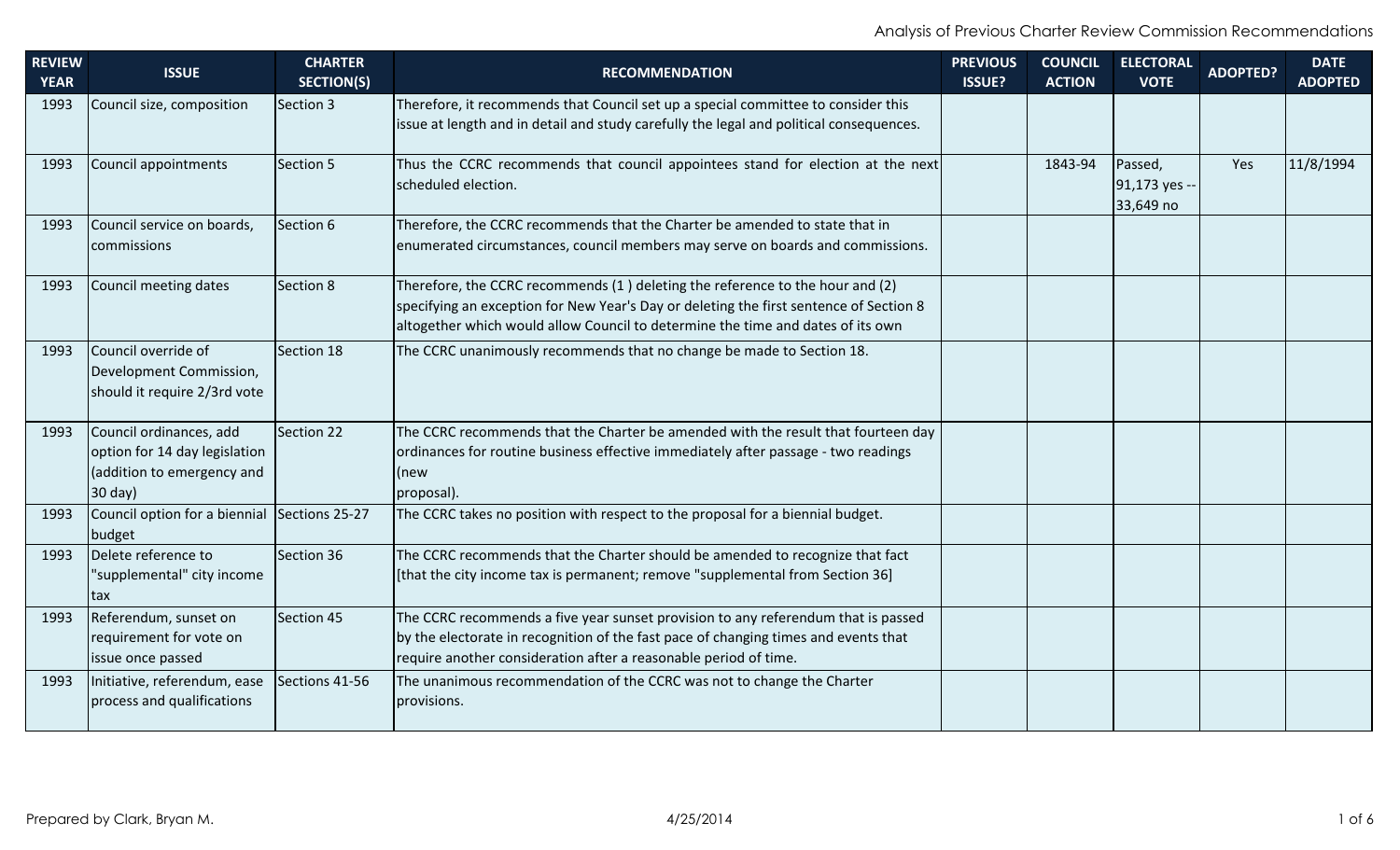| <b>REVIEW</b><br><b>YEAR</b> | <b>ISSUE</b>                                | <b>CHARTER</b><br><b>SECTION(S)</b> | <b>RECOMMENDATION</b>                                                                                                                                                   | <b>PREVIOUS</b><br><b>ISSUE?</b> | <b>COUNCIL</b><br><b>ACTION</b> | <b>ELECTORAL</b><br><b>VOTE</b> | <b>ADOPTED?</b> | <b>DATE</b><br><b>ADOPTED</b> |
|------------------------------|---------------------------------------------|-------------------------------------|-------------------------------------------------------------------------------------------------------------------------------------------------------------------------|----------------------------------|---------------------------------|---------------------------------|-----------------|-------------------------------|
| 1993                         | Civil Service, unclassified                 | Sections 60 and                     | The CCRC recommends that the mayor, city auditor and city attorney be permitted a                                                                                       |                                  | 1669-93                         | Defeated,                       | <b>No</b>       |                               |
|                              | positions for municipal                     | 148                                 | small unclassified staff of six, three and three persons, respectively, and that the types                                                                              |                                  |                                 | 32,915 yes --                   |                 |                               |
|                              | officials                                   |                                     | of staff positions for the mayor, auditor and city attorney be unspecified.                                                                                             |                                  |                                 | 42,102 no                       |                 |                               |
| 1993                         | Civil Service, mayoral                      | Sections 60 and                     | Furthermore the CCRC believes that the Charter should be amended to allow the                                                                                           |                                  | 1669-93                         | Defeated,                       | <b>No</b>       |                               |
|                              | appointment of all directors                | $ 148\rangle$                       | mayor the prerogative to appoint and remove all director and deputy directors except                                                                                    |                                  |                                 | 32,915 yes --                   |                 |                               |
|                              | and deputy directors, other                 |                                     | those heading the Department of Recreation and Parks and the Department of Health.                                                                                      |                                  |                                 | 42,102 no                       |                 |                               |
|                              | than Rec/Parks and Health                   |                                     |                                                                                                                                                                         |                                  |                                 |                                 |                 |                               |
| 1993                         | Civil Service, cut-off date for Section 148 |                                     | The CCRC recommends that after two years in provisional status, if the provisional                                                                                      | Yes (AFSCME                      |                                 |                                 |                 |                               |
|                              | testing provisional                         |                                     | employee has not been tested by the Civil Service Commission, his/her provisional                                                                                       | initiated                        |                                 |                                 |                 |                               |
|                              | employees                                   |                                     | states should become permanent.                                                                                                                                         | charter                          |                                 |                                 |                 |                               |
|                              |                                             |                                     |                                                                                                                                                                         | amendment,                       |                                 |                                 |                 |                               |
|                              |                                             |                                     |                                                                                                                                                                         | 1988                             |                                 |                                 |                 |                               |
| 1993                         | Civil Service, all city                     | Section 158-1                       | However, it did not reach a conclusion [regarding city employee residency] because                                                                                      |                                  |                                 |                                 |                 |                               |
|                              | employees must reside in                    |                                     | there are numerous legal and policy issues that are involved with any change.                                                                                           |                                  |                                 |                                 |                 |                               |
|                              | the City of Columbus                        |                                     |                                                                                                                                                                         |                                  |                                 |                                 |                 |                               |
| 1993                         | Contracts, clarify the format               | Section 186                         | Because the provision was not parsed or formatted in a way that was easily                                                                                              |                                  |                                 |                                 |                 |                               |
|                              | and intent of Charter                       |                                     | deciphered, the CCRC recommends the technical clarification below. "Public                                                                                              |                                  |                                 |                                 |                 |                               |
|                              | regarding public                            |                                     | improvements of all kinds may be made by the appropriate department, by any of the                                                                                      |                                  |                                 |                                 |                 |                               |
|                              | improvements                                |                                     | following methods: a. by direct employment of the necessary labor and the purchase                                                                                      |                                  |                                 |                                 |                 |                               |
|                              |                                             |                                     | of the necessary supplies and materials, with separate accounting as to each                                                                                            |                                  |                                 |                                 |                 |                               |
|                              |                                             |                                     | improvement so made; or b. by contract duly let after competitive bidding either for a                                                                                  |                                  |                                 |                                 |                 |                               |
|                              |                                             |                                     | gross price or upon basis for the improvement; or c. without competitive bidding by                                                                                     |                                  |                                 |                                 |                 |                               |
|                              |                                             |                                     | contract containing a guaranteed maximum and stipulating that the City shall pay                                                                                        |                                  |                                 |                                 |                 |                               |
|                              |                                             |                                     | within such maximum the cost of labor and materials, plus a fixed percentage of profit                                                                                  |                                  |                                 |                                 |                 |                               |
|                              |                                             |                                     | to the contractor. The council shall by ordinance determine by which of the foregoing                                                                                   |                                  |                                 |                                 |                 |                               |
|                              |                                             |                                     | methods any improvements shall be made. Contracts may provide a bonus day per<br>day for completion of the contract prior to a specified date and liquidated damages to |                                  |                                 |                                 |                 |                               |
|                              |                                             |                                     |                                                                                                                                                                         |                                  |                                 |                                 |                 |                               |
|                              |                                             |                                     | the City to be exacted in like sum for every day of delay beyond a specific date."                                                                                      |                                  |                                 |                                 |                 |                               |
|                              |                                             |                                     |                                                                                                                                                                         |                                  |                                 |                                 |                 |                               |
|                              |                                             |                                     |                                                                                                                                                                         |                                  |                                 |                                 |                 |                               |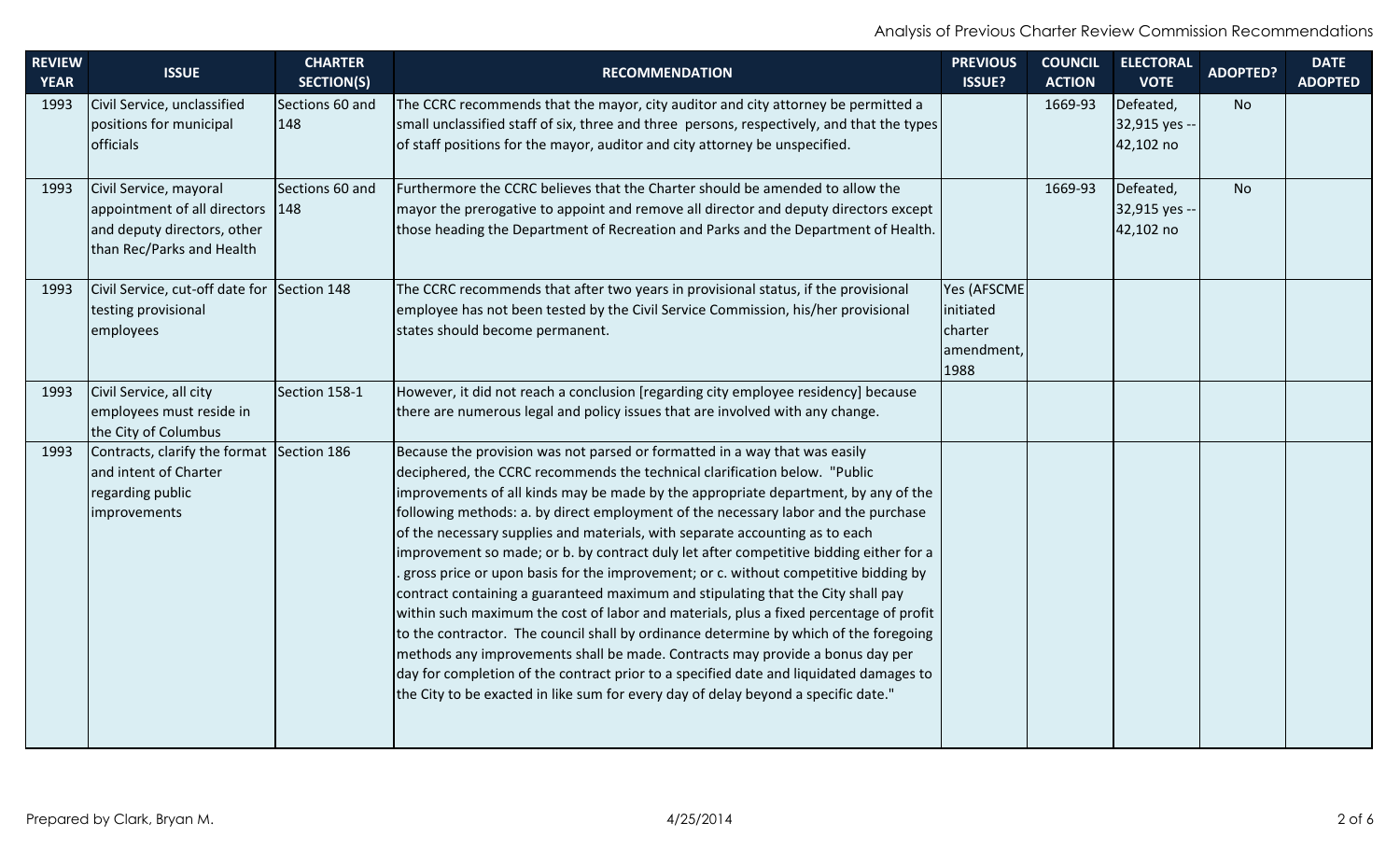| <b>REVIEW</b><br><b>YEAR</b> | <b>ISSUE</b>                                             | <b>CHARTER</b><br><b>SECTION(S)</b>          | <b>RECOMMENDATION</b>                                                                                                                                                                                                                                                                                                                                                                                                                                                                                                                                                                                                                                                                                                                                                                                                                                                                                                                                                                                               | <b>PREVIOUS</b><br><b>ISSUE?</b> | <b>COUNCIL</b><br><b>ACTION</b> | <b>ELECTORAL</b><br><b>VOTE</b>       | <b>ADOPTED?</b> | <b>DATE</b><br><b>ADOPTED</b> |
|------------------------------|----------------------------------------------------------|----------------------------------------------|---------------------------------------------------------------------------------------------------------------------------------------------------------------------------------------------------------------------------------------------------------------------------------------------------------------------------------------------------------------------------------------------------------------------------------------------------------------------------------------------------------------------------------------------------------------------------------------------------------------------------------------------------------------------------------------------------------------------------------------------------------------------------------------------------------------------------------------------------------------------------------------------------------------------------------------------------------------------------------------------------------------------|----------------------------------|---------------------------------|---------------------------------------|-----------------|-------------------------------|
| 1993                         | Nominating petitions,<br>various requirements            | Section 202 (a)<br>$(2)$ , $(3)$ , and $(5)$ | In summary, the CCRC recommends that the Charter be amended with the result that:<br>$(1)$ Candidates for city council, mayor, city attorney and city auditor be subject to<br>uniform petition signature requirements; (2) That the number of petition signatures be<br>changed from a percentage of the total number of registered electors in the last<br>preceding regular municipal election to a minimum of 1,000 but a limit of submitting<br>3,000 signatures; (3) That the form of the petition form and circulation details be<br>removed from the Charter so that the petition form and circulation requirements will<br>become consistent with uniform requirements of Ohio Revised Code Section<br>3513.261; (4) That the number of days prior to an municipal election by which<br>petitions are to be filed be changed to 75 days from 90 days; and (5) That the Charter<br>specify that the candidates' petitions be filed no later than 4:00p.m. on the 75th day<br>prior to a municipal election. |                                  |                                 |                                       |                 |                               |
| 1993                         | Charter Amendments,<br>omnibus and same subject          | Omnibus<br>provisions                        | It proposes that technical and/or clarifying amendments could be considered together<br>and also that amendment dealing with the same subject matter could be grouped<br>together.                                                                                                                                                                                                                                                                                                                                                                                                                                                                                                                                                                                                                                                                                                                                                                                                                                  |                                  |                                 |                                       |                 |                               |
| 1998                         | Council meeting dates                                    | Section 8                                    | The Committee recommends that Section 8 be modified to eliminate any possible<br>conflict as to when newly elected council members assume their duties of office.<br>Additionally, the Committee recommends the Charter be amended to change the time<br>of the meeting from 8:00 to 5:00p.m. and to provide for the meeting to occur on the<br>first Tuesday of January when the first Monday is New Year's Day.                                                                                                                                                                                                                                                                                                                                                                                                                                                                                                                                                                                                   |                                  | 1826-98                         | Passed,<br>91,931 yes --<br>37,677 no | Yes             | 11/3/1998                     |
| 1998                         | Budget, dates for submission Sections 27<br>and adoption |                                              | The Committee recommends that publication be made of the original appropriation<br>ordinance based upon the budget submitted by the Mayor. Then, following the public<br>hearings and a second publication of the ordinance as amended by Council, it would<br>be enacted but no sooner than the first meeting in January. The Committee also<br>recommends modifying the section's<br>language to allow for the possibility that the first meeting could be on a Tuesday if its<br>earlier recommendation relating to Section 8 is adopted.                                                                                                                                                                                                                                                                                                                                                                                                                                                                        |                                  | 1827-98                         | Passed,<br>86,008 yes --<br>42,076 no | Yes             | 11/3/1998                     |
| 1998                         | City Attorney, duties, act as<br><b>City Solicitor</b>   | Section 77                                   | The Committee recommends that this section relating to the City Attorney's duty to<br>act as the City Solicitor be eliminated. Section 67 should be amended to state<br>affirmatively that the City Attorney has only the duties set forth in the Charter or in<br>ordinance.                                                                                                                                                                                                                                                                                                                                                                                                                                                                                                                                                                                                                                                                                                                                       |                                  | 1828-98                         | Passed,<br>83,678 yes --<br>42,071 no | Yes             | 11/3/1998                     |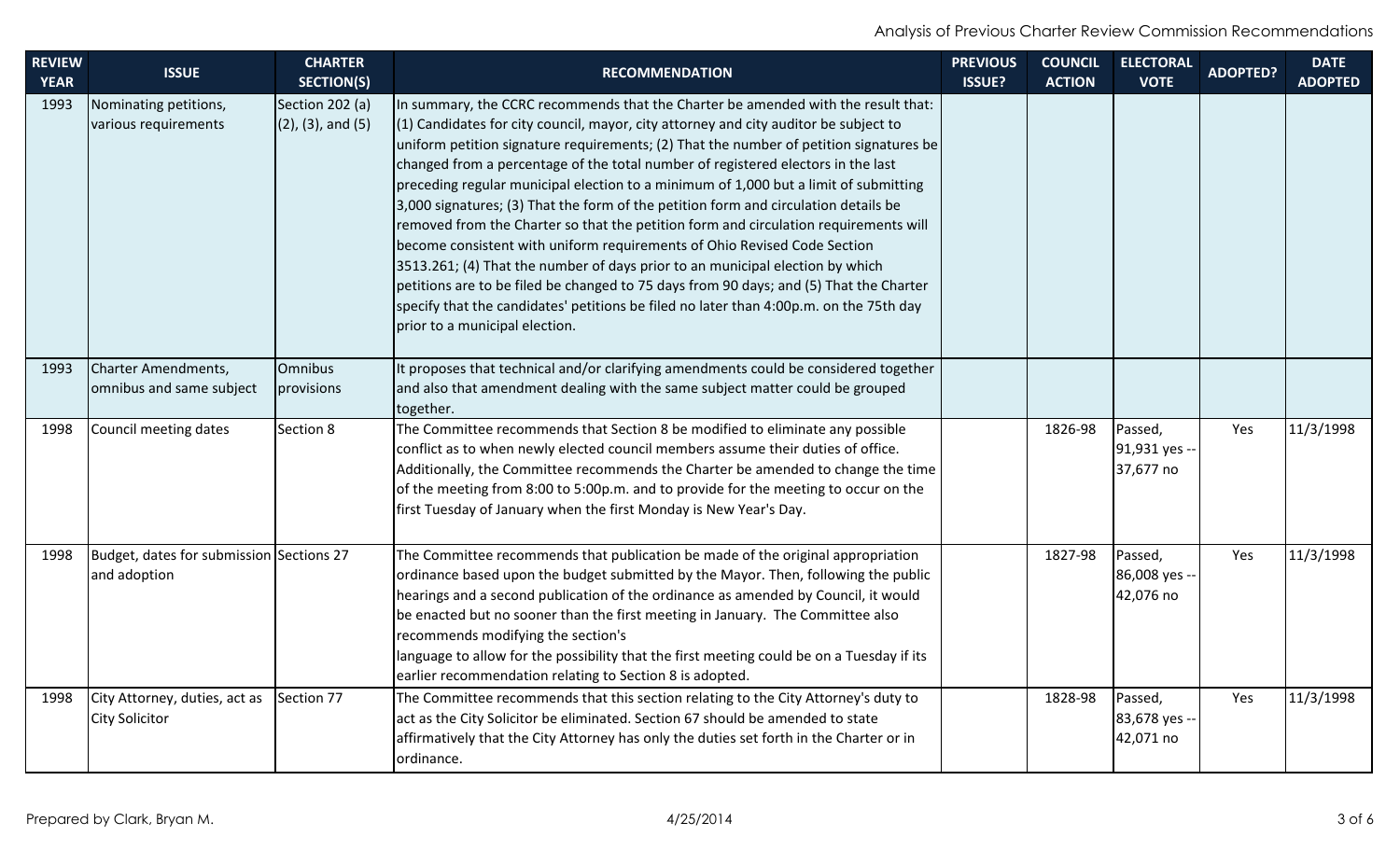| <b>REVIEW</b> | <b>ISSUE</b>                | <b>CHARTER</b>    | <b>RECOMMENDATION</b>                                                                     | <b>PREVIOUS</b> | <b>COUNCIL</b> | <b>ELECTORAL</b> | <b>ADOPTED?</b> | <b>DATE</b>    |
|---------------|-----------------------------|-------------------|-------------------------------------------------------------------------------------------|-----------------|----------------|------------------|-----------------|----------------|
| <b>YEAR</b>   |                             | <b>SECTION(S)</b> |                                                                                           | <b>ISSUE?</b>   | <b>ACTION</b>  | <b>VOTE</b>      |                 | <b>ADOPTED</b> |
| 1998          | Civil Service, unclassified | Section 148(a)    | The Committee believes that a limited number of policy-making and fiduciary               |                 | 1830-98        | Passed,          | Yes             | 11/3/1998      |
|               | positions for municipal     |                   | employees should be appointed in the unclassified service.                                |                 |                | 77,399 yes --    |                 |                |
|               | officials                   |                   |                                                                                           |                 |                | 45,808 no        |                 |                |
| 1998          | Nominating petitions,       | Section 202       | The Committee recommends 1000 signatures be required for petitions for candidacy.         |                 | 1831-98        | Passed,          | Yes             | 11/3/1998      |
|               | various requirements        |                   | The Committee further recommends that the requirement for notarized signatures be         |                 |                | 93,596 yes --    |                 |                |
|               |                             |                   | eliminated but that circulators be required to make a statement that the signatures       |                 |                | 34,149 no        |                 |                |
|               |                             |                   | are to the best of their knowledge those of each purported signer. Regardless of this     |                 |                |                  |                 |                |
|               |                             |                   | change, a circulator would be subject to criminal prosecution for false statements.       |                 |                |                  |                 |                |
|               |                             |                   | Finally, the petitions would need to be filed no later than 4:00 p.m. 90 days prior to    |                 |                |                  |                 |                |
|               |                             |                   | the day before the primary election.                                                      |                 |                |                  |                 |                |
| 1998          | Charter, gender neutral     | Omnibus           | The Committee recommends the City Clerk be directed in the printing of the Charter        |                 | 1825-98        | Passed,          | Yes             | 11/3/1998      |
|               | references                  | provisions        | to make all references to individuals gender neutral.                                     |                 |                | 86,307 yes --    |                 |                |
|               |                             |                   |                                                                                           |                 |                | 52,768 no        |                 |                |
| 1998          | Charter, readability        | <b>Omnibus</b>    | The Committee found that certain headings and the sequencing of some provisions           |                 | 1829-98        | Passed,          | Yes             | 11/3/1998      |
|               |                             | provisions        | make the Charter difficult to follow in its current form. The Committee recommends        |                 |                | 91,277 yes --    |                 |                |
|               |                             |                   | that: (1) a heading be added for the Recreation and Parks Department, (2) the heading     |                 |                | 35,298 no        |                 |                |
|               |                             |                   | for the Health Department be modified to exclude the words "and Sanitation", (3) a        |                 |                |                  |                 |                |
|               |                             |                   | heading be added prior to Section 120 to reflect that these provisions pertain to utility |                 |                |                  |                 |                |
|               |                             |                   | rates, and (4) to re-sequence the numbering of the sections.                              |                 |                |                  |                 |                |
| 1998          | Council size, composition   | Section 3         | NO RECOMMENDATION. Should Columbus City Council be expanded and/or should                 | Yes             |                |                  |                 |                |
|               |                             |                   | Council Members be elected by district? The Committee considered these Issues and         |                 |                |                  |                 |                |
|               |                             |                   | concluded that it recommends no changes. Similar issues have twice been placed on         |                 |                |                  |                 |                |
|               |                             |                   | the ballot and were overwhelmingly defeated, most recently in 1975.                       |                 |                |                  |                 |                |
|               |                             |                   |                                                                                           |                 |                |                  |                 |                |
| 1998          | Council appointment of      | Section 12        | NO RECOMMENDATION. Should the section providing for Council appointing a public           |                 |                |                  |                 |                |
|               | public defender, repeal     |                   | defender be repealed? Upon review, the Committee determined that the section is           |                 |                |                  |                 |                |
|               |                             |                   | permissive and as such retaining the power presents no difficulty.                        |                 |                |                  |                 |                |
|               |                             |                   |                                                                                           |                 |                |                  |                 |                |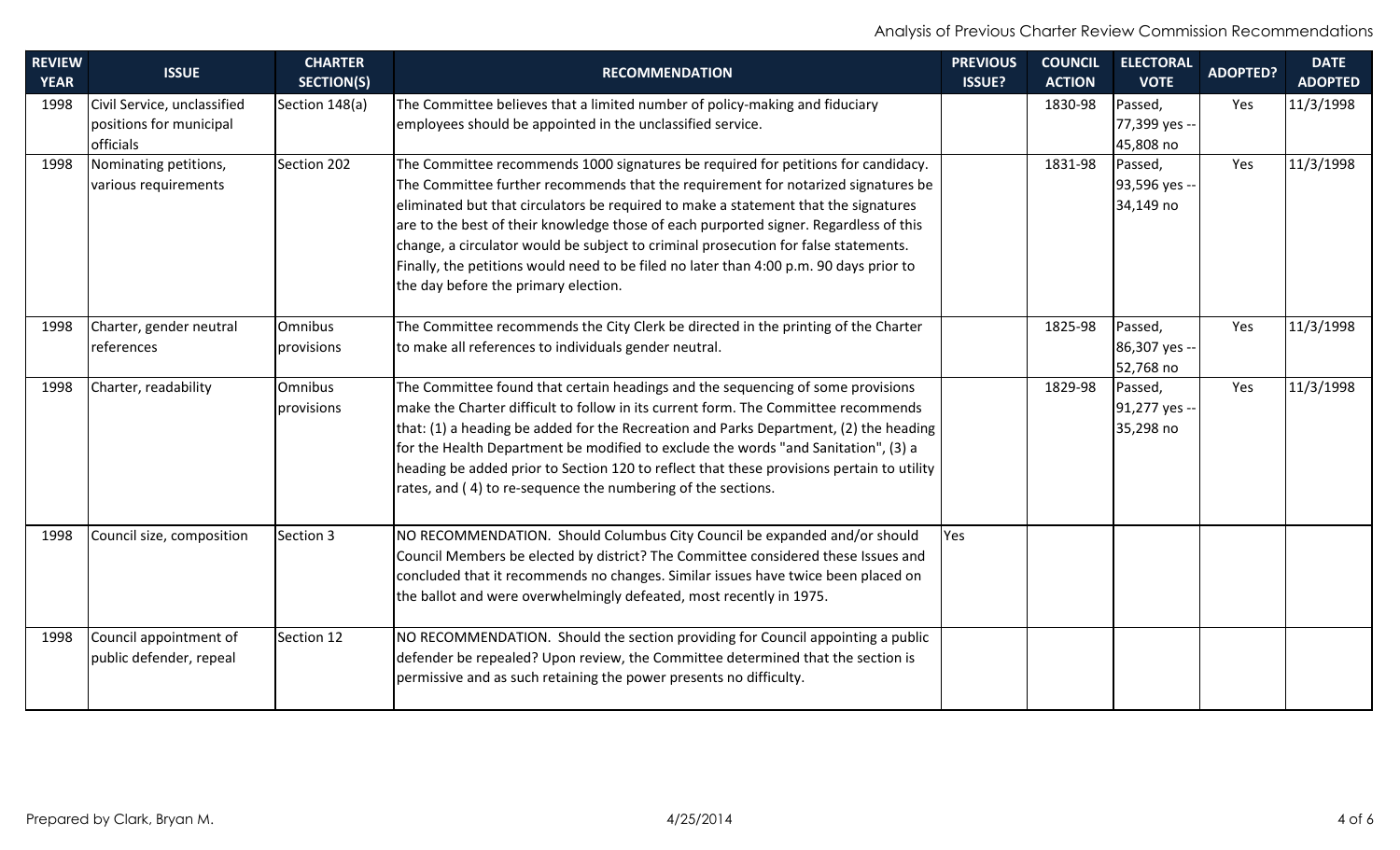| <b>REVIEW</b><br><b>YEAR</b> | <b>ISSUE</b>                                                                                      | <b>CHARTER</b><br><b>SECTION(S)</b> | <b>RECOMMENDATION</b>                                                                                                                                                                                                                                                                                                                                            | <b>PREVIOUS</b><br><b>ISSUE?</b> | <b>COUNCIL</b><br><b>ACTION</b> | <b>ELECTORAL</b><br><b>VOTE</b> | <b>ADOPTED?</b> | <b>DATE</b><br><b>ADOPTED</b> |
|------------------------------|---------------------------------------------------------------------------------------------------|-------------------------------------|------------------------------------------------------------------------------------------------------------------------------------------------------------------------------------------------------------------------------------------------------------------------------------------------------------------------------------------------------------------|----------------------------------|---------------------------------|---------------------------------|-----------------|-------------------------------|
| 1998                         | Emergency ordinances,<br>modify term                                                              | Section 22                          | NO RECOMMENDATION. Should the term "emergency" be modified? The Committee<br>noted that Council presently had no difficulty utilizing emergency legislation to meet<br>the needs of the Public. Since the present Charter has functioned in a workable<br>fashion, the Committee determined that no change was warranted.                                        | Yes                              |                                 |                                 |                 |                               |
| 1998                         | Referenda, change process                                                                         | Sections 48, 51<br>and 55           | NO RECOMMENDATION. Should the procedure for referendums be modified? The<br>Committee reviewed these sections and concluded a change was not warranted.                                                                                                                                                                                                          | Yes                              |                                 |                                 |                 |                               |
| 1998                         | Civil Service, all city<br>employees must reside in<br>the City of Columbus or<br>adjacent county | Section 158-1                       | NO RECOMMENDATION. Should the Charter's residency requirement for City<br>employees be changed? The Committee recognized that some requirement for<br>proximity 1s appropriate so that employees can report to work as required. The<br>Committee found no evidence that the current provision impaired the City's ability to<br>provide services to the Public. | Yes                              |                                 |                                 |                 |                               |
| 1998                         | Various                                                                                           | Various                             | RECOMMENDATION DEFERRED. Other suggestions were presented to the Committee,<br>including issues regarding the Chiefs of the Police and Fire Divisions. The Committee<br>concluded that further information and study is needed to properly consider these<br>issues and recommends that the Charter review process continue.                                     |                                  |                                 |                                 |                 |                               |
| 1999                         | Civil Service, appointment<br>and removal of police and<br>fire chiefs                            | Section 101-1                       | [[T]he Committee recommends that Columbus maintain the same procedures for both  Yes<br>chiefs. Accordingly the Committee recommends creating a new section 101-1 which<br>would allow for a chief to serve not more than two, five-year terms.                                                                                                                  |                                  | 1620-99                         | Passed                          | Yes             | 7/19/1999                     |
| 1999                         | Civil Service, hearing on<br>removal of police or fire<br>chief                                   | Section 107                         | [[T]he Committee recommends that the five-day requirement [for the hearing on<br>removals of chiefs] be modified to provide that the Commission shall commence the<br>hearing within sixty (60) days from the date it receives notice of a chiefs suspension<br>and that it shall conclude the matter "in an expeditious manner."                                |                                  |                                 |                                 |                 |                               |
| 1999                         | Civil Service, grounds for<br>removal for chiefs                                                  | Section 107                         | With some minor modifications, the Committee believes that the language in the Ohio<br>Revised Code more clearly states the grounds which should be utilized for the removal<br>of chiefs [for cause].                                                                                                                                                           |                                  |                                 |                                 |                 |                               |